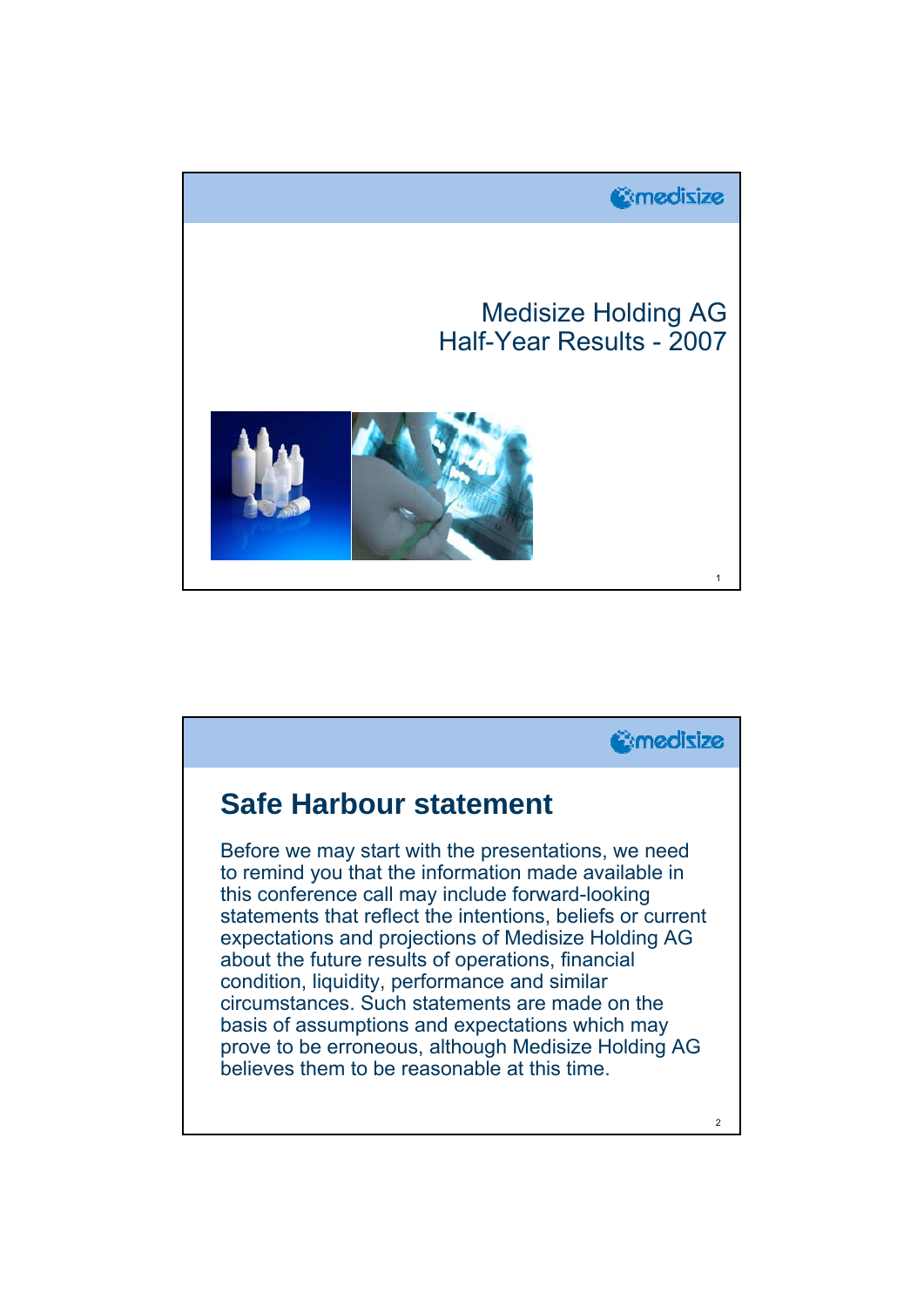

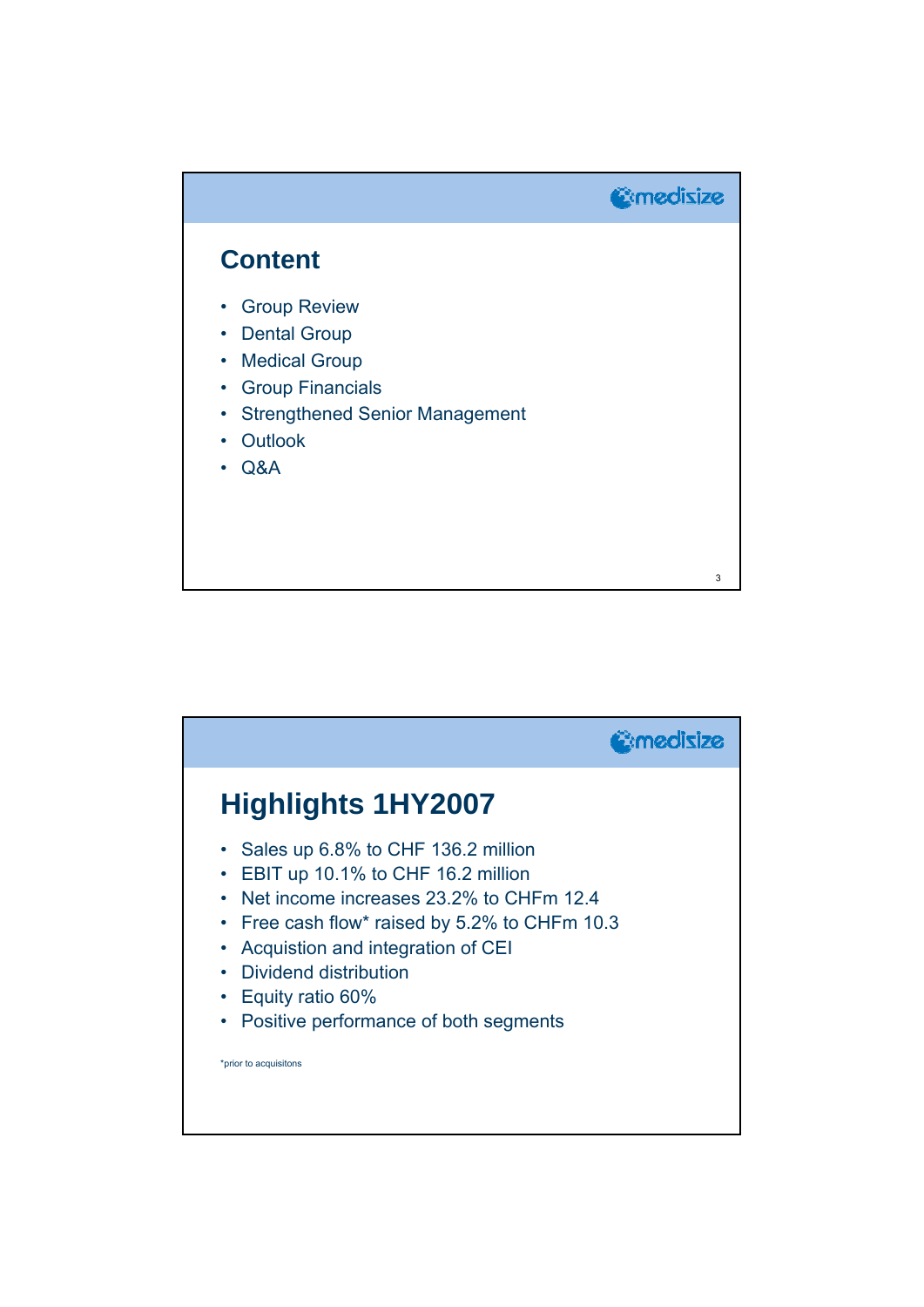

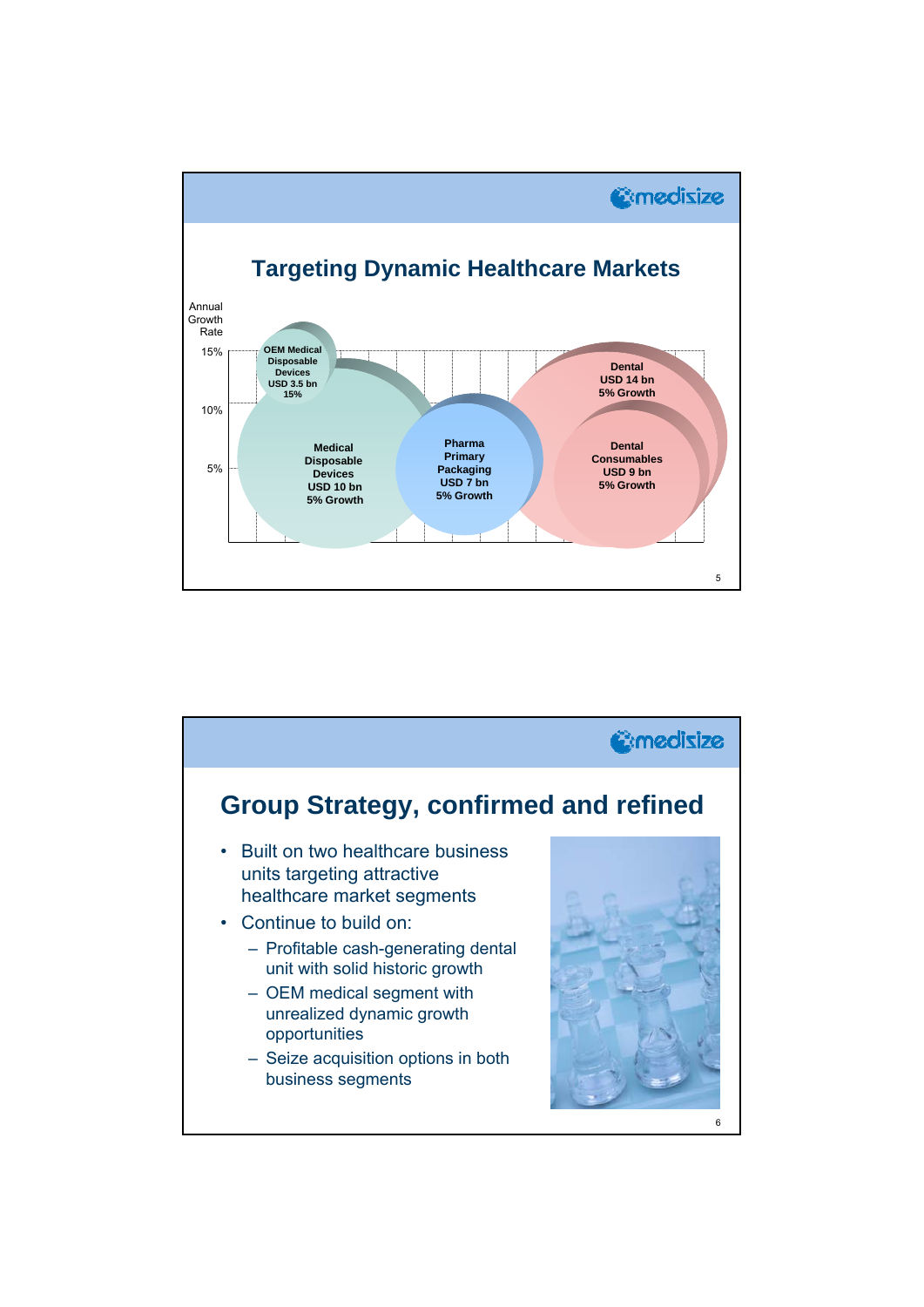# *<u>@medisize</u>*

### **Acquisition of CEI**

- Dental acquisition
- Specialist in carbide burs
- Expanded product range well received in the markets
- Providing synergies
- No performance dilution
- Integration well on track



![](_page_3_Picture_9.jpeg)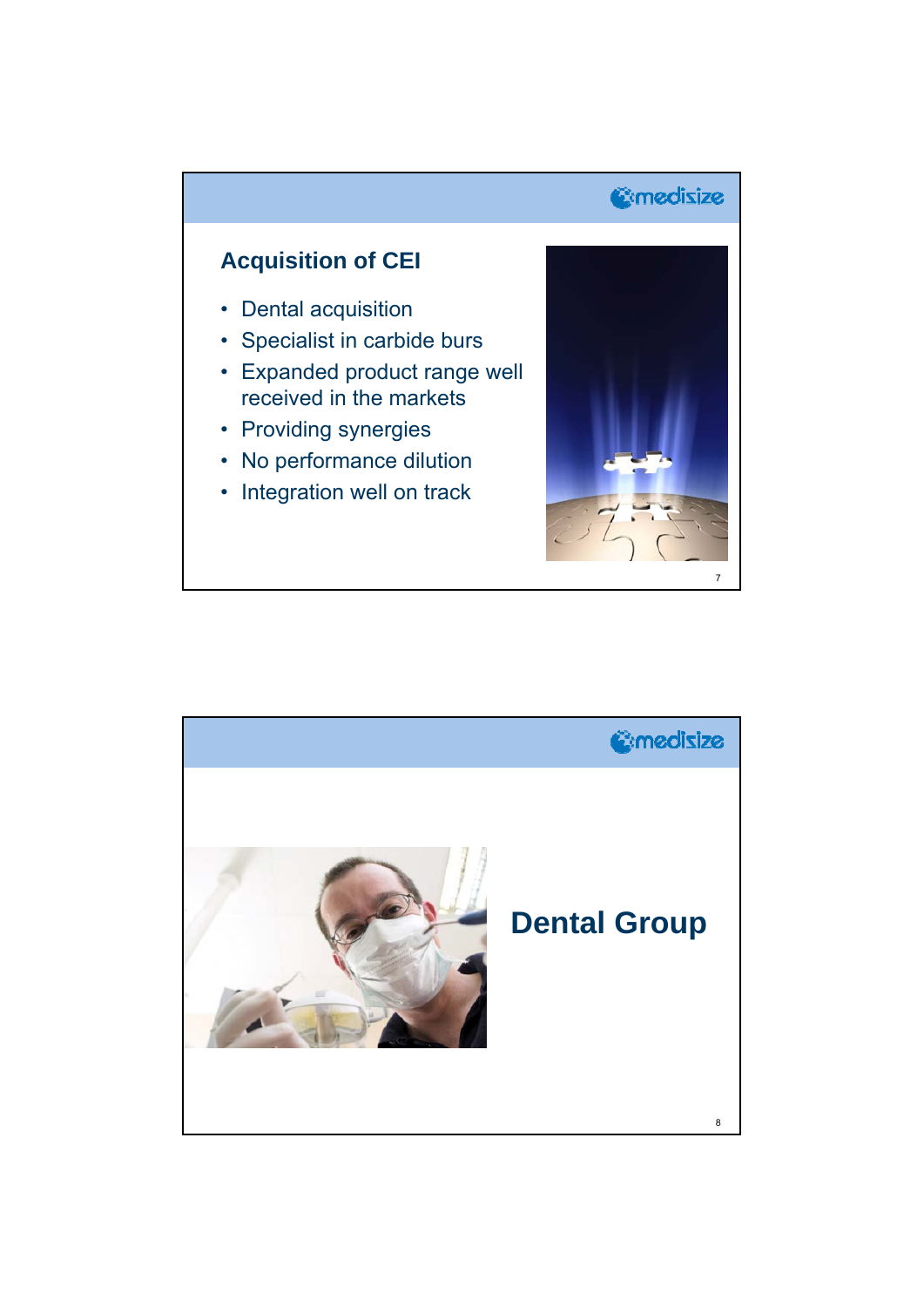![](_page_4_Figure_0.jpeg)

![](_page_4_Figure_1.jpeg)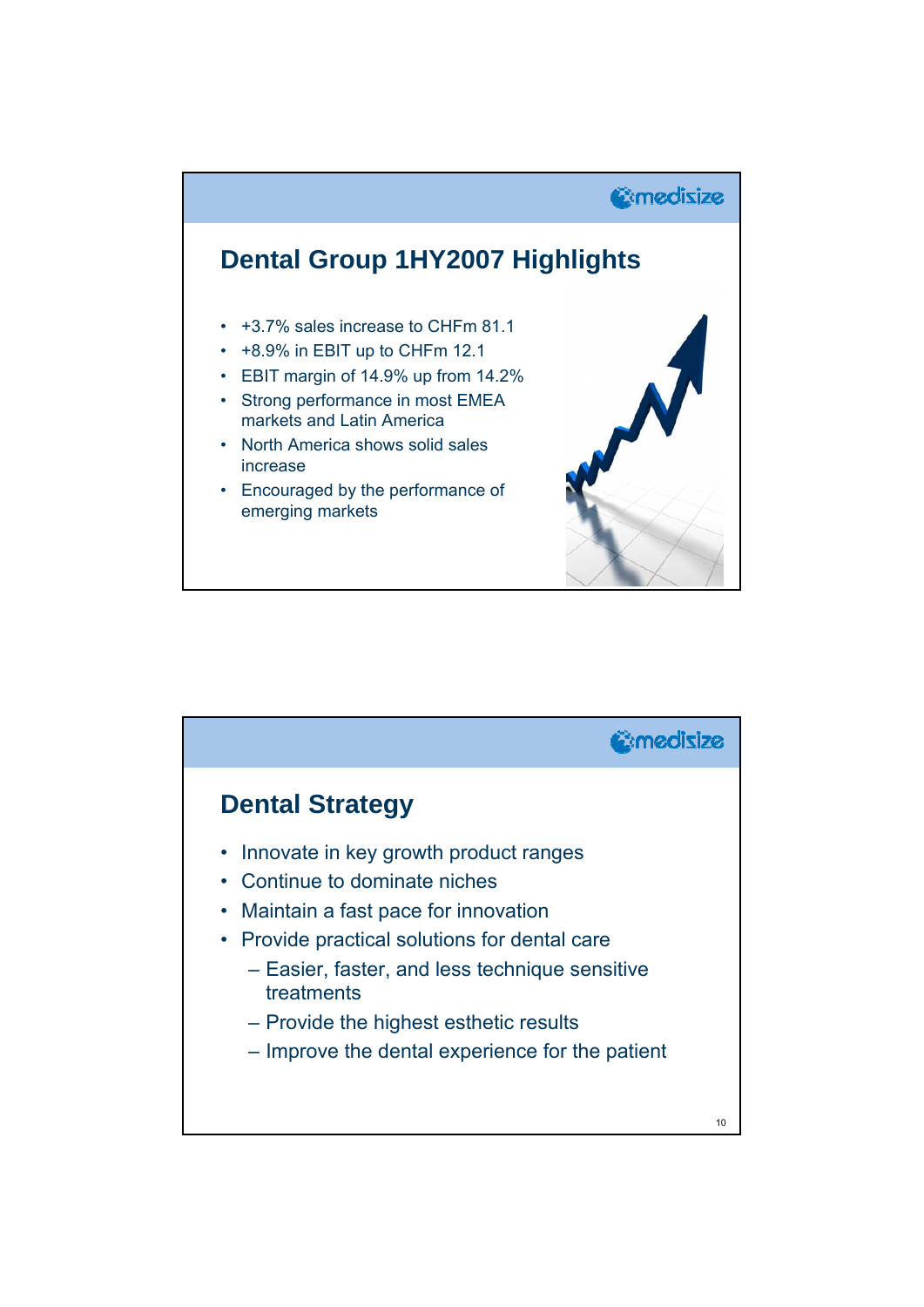![](_page_5_Figure_0.jpeg)

![](_page_5_Figure_1.jpeg)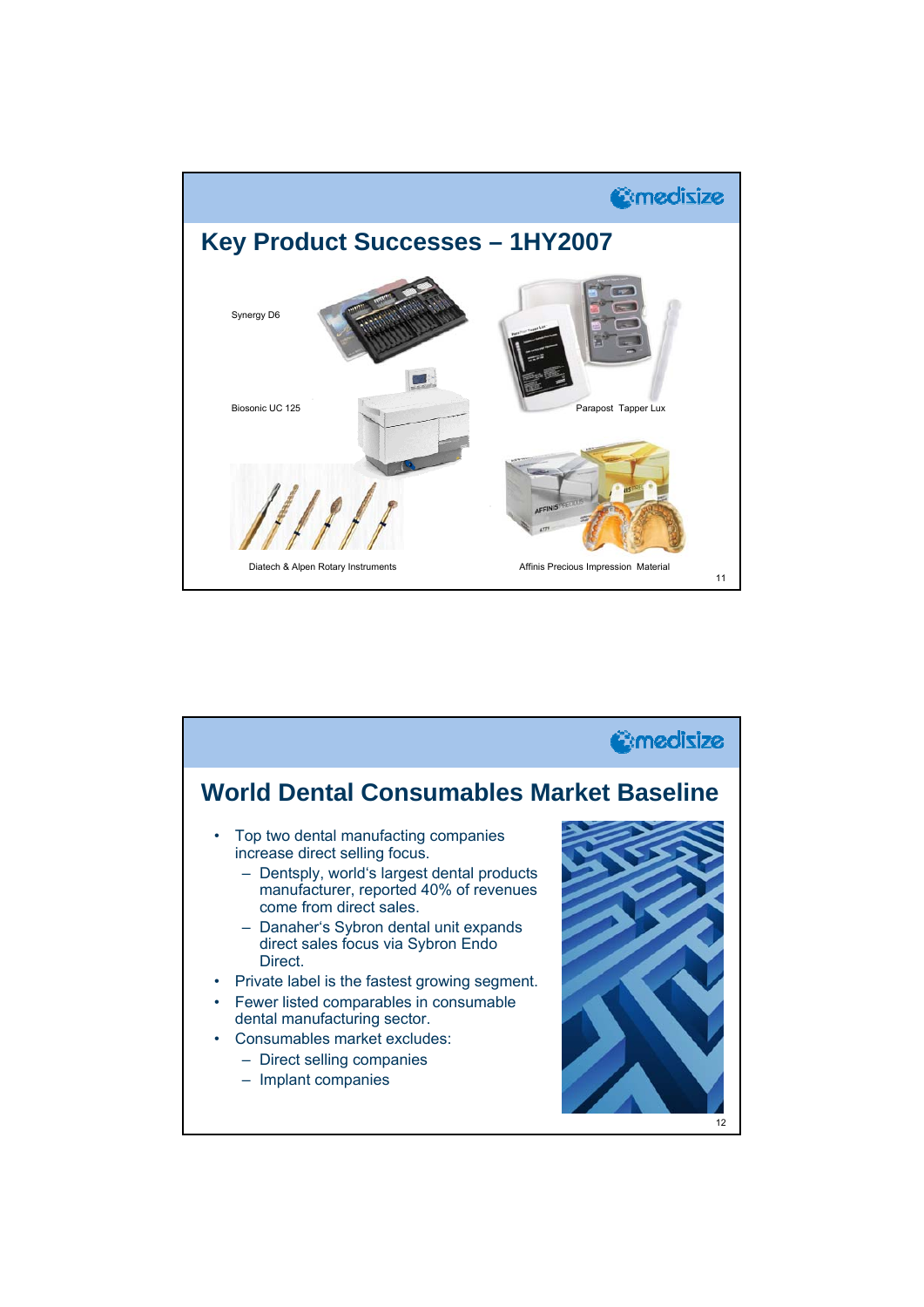![](_page_6_Picture_0.jpeg)

![](_page_6_Figure_1.jpeg)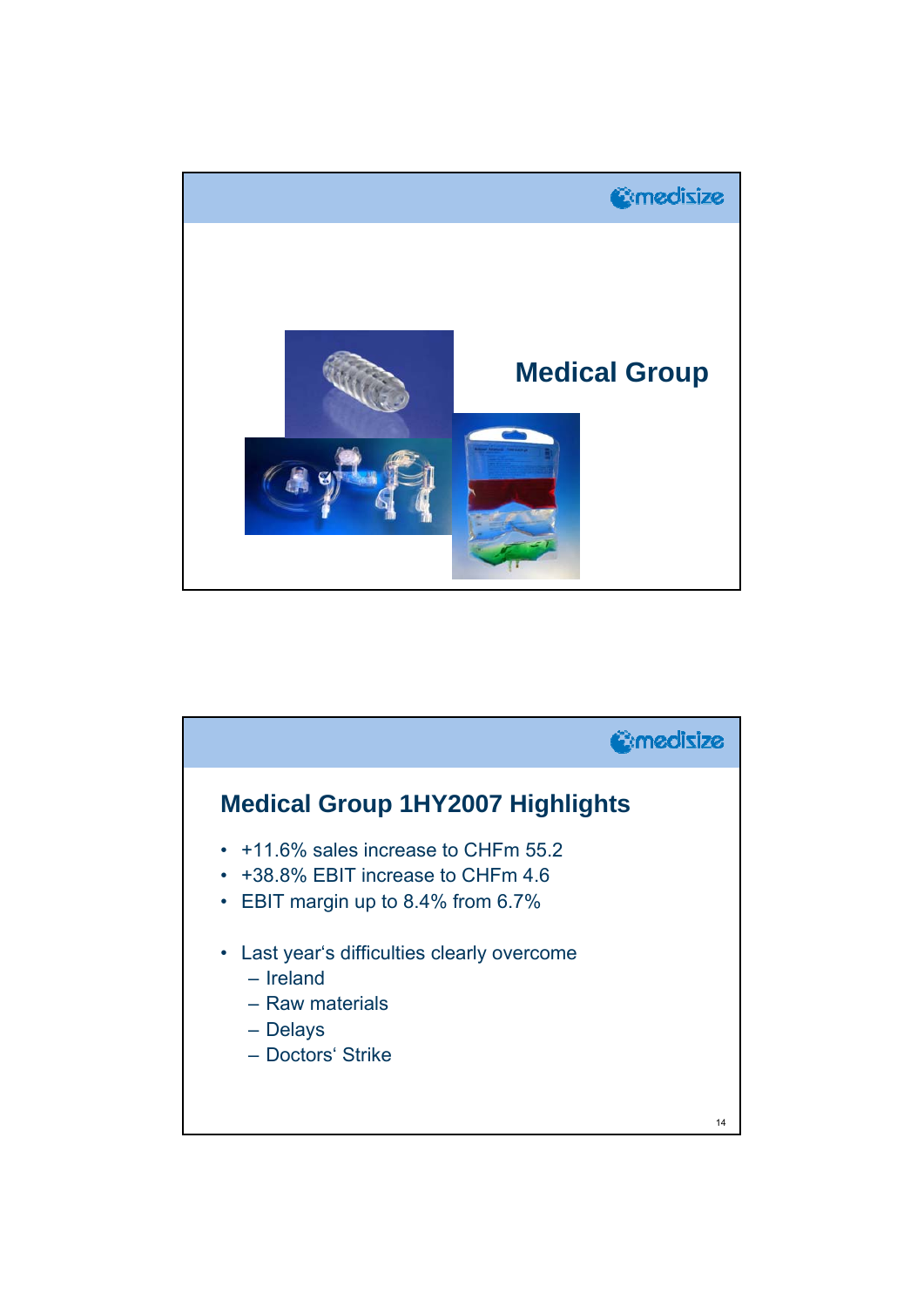![](_page_7_Figure_0.jpeg)

![](_page_7_Picture_1.jpeg)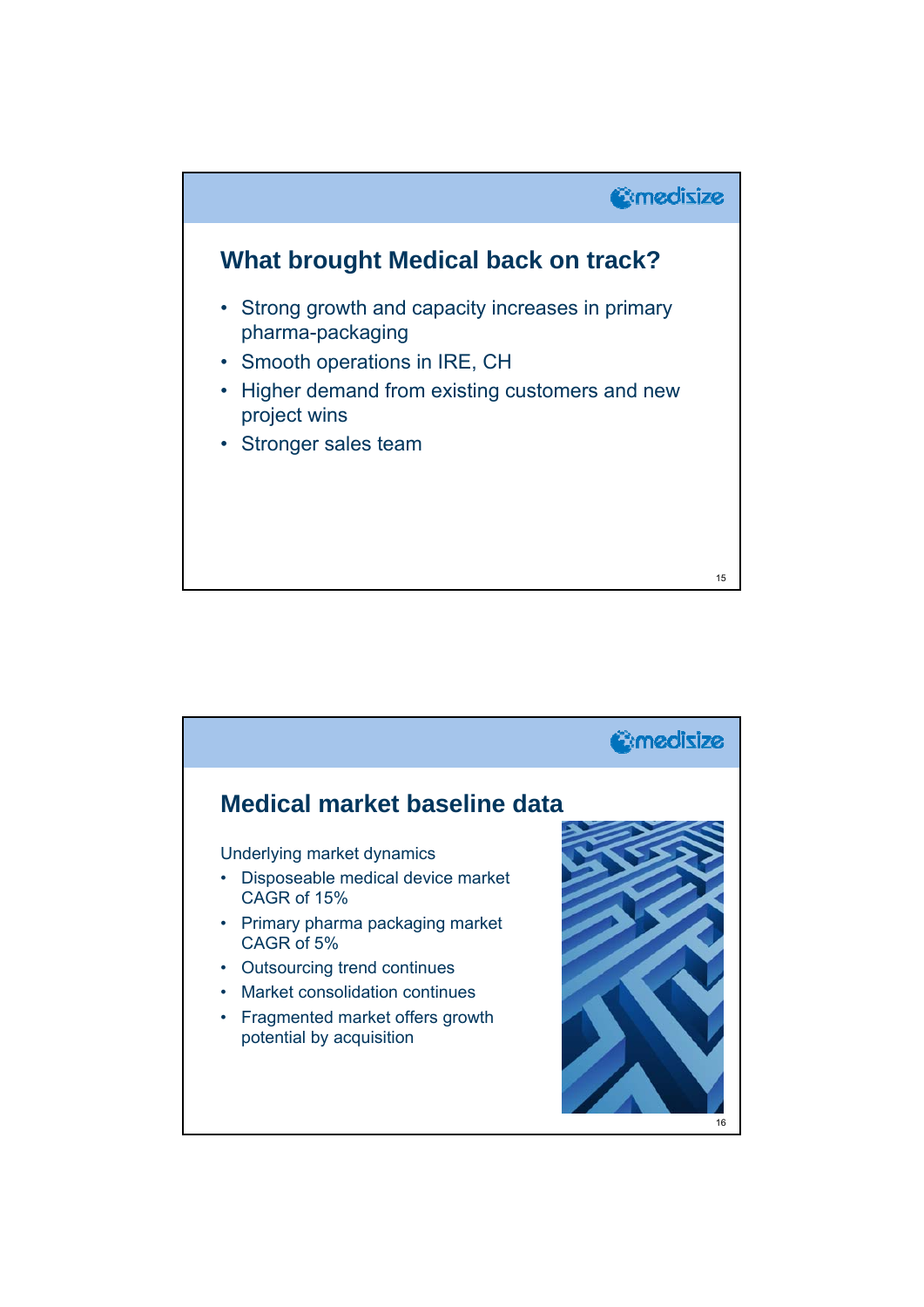![](_page_8_Figure_0.jpeg)

| <b>EBIT increase by 10.1%</b>   |         |        |         |        |         |
|---------------------------------|---------|--------|---------|--------|---------|
| 1'000 CHF                       | 1 HY 07 | %      | 1 HY 06 | %      | % YoY   |
| <b>Net Sales</b>                | 136'220 | 100.0% | 127'585 | 100.0% | 6.8%    |
| <b>Raw materials</b>            | 45'609  | 33.5%  | 42'774  | 33.5%  | 6.6%    |
| Personnel expenses              | 44'956  | 33.0%  | 41'379  | 32.4%  | 8.6%    |
| Other expenses                  | 24'746  | 18.2%  | 23'822  | 18.7%  | 3.9%    |
| Depreciation&amortization       | 4'722   | 3.5%   | 4'908   | 3.8%   | $-3.8%$ |
| <b>Total operating expenses</b> | 74'424  | 54.6%  | 70'109  | 55.0%  | 6.2%    |
| <b>EBIT</b>                     | 16'187  | 11.9%  | 14'702  | 11.5%  | 10.1%   |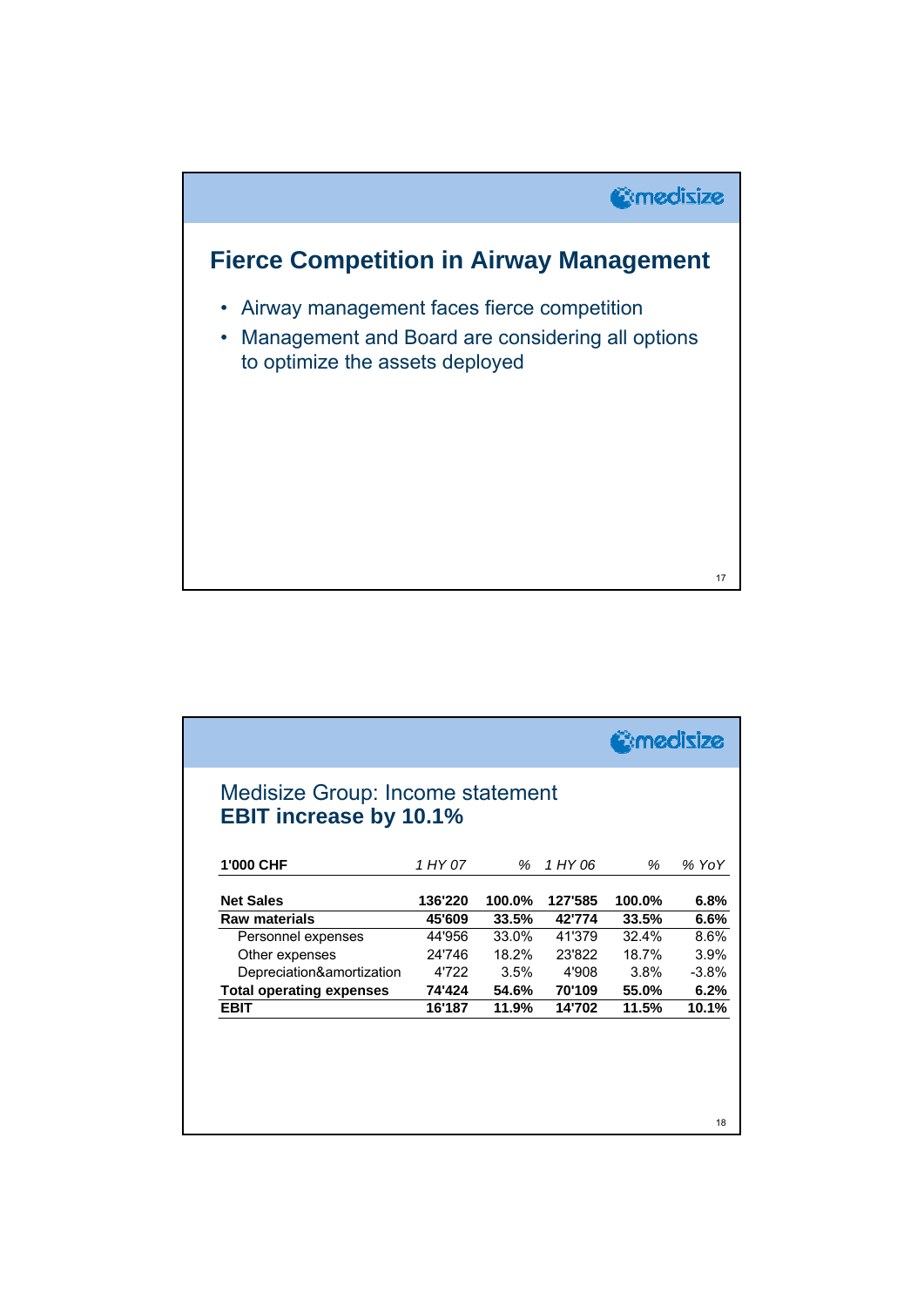| 1'000 CHF                       | 1 HY 07 | %      | 1 HY 06 | %      | % YoY   |
|---------------------------------|---------|--------|---------|--------|---------|
| <b>Net Sales</b>                | 81'068  | 100.0% | 78'178  | 100.0% | 3.7%    |
| <b>Raw materials</b>            | 22'625  | 27.9%  | 21'830  | 27.9%  | 3.6%    |
| Personnel expenses              | 26'985  | 33.3%  | 24'814  | 31.7%  | 8.7%    |
| Other expenses                  | 17'205  | 21.2%  | 18'231  | 23.3%  | $-5.6%$ |
| Depreciation&amortization       | 2'149   | 2.7%   | 2'190   | 2.8%   | $-1.9%$ |
| <b>Total operating expenses</b> | 46'339  | 57.2%  | 45'235  | 57.9%  | 2.4%    |
| <b>EBIT</b>                     | 12'104  | 14.9%  | 11'113  | 14.2%  | 8.9%    |

| Medical: Income statement<br><b>Catching up</b><br>1'000 CHF |         |        |         |          |         |
|--------------------------------------------------------------|---------|--------|---------|----------|---------|
|                                                              |         |        |         |          |         |
|                                                              | 1 HY 07 | $\%$   | 1 HY 06 | %        | % YoY   |
| <b>Net Sales</b>                                             | 55'152  | 100.0% | 49'408  | 100.0%   | 11.6%   |
| <b>Raw materials</b>                                         | 22'984  | 41.7%  | 20'945  | 42.4%    | 9.7%    |
| Personnel expenses                                           | 17'090  | 31.0%  | 16'274  | 32.9%    | 5.0%    |
| Other expenses                                               | 7'885   | 14.3%  | 6'141   | $12.4\%$ | 28.4%   |
| Depreciation&amortization                                    | 2'571   | 4.7%   | 2'718   | 5.5%     | $-5.4%$ |
| <b>Total operating expenses</b>                              | 27'546  | 49.9%  | 25'133  | 50.9%    | 9.6%    |
| <b>EBIT</b>                                                  | 4'622   | 8.4%   | 3'330   | 6.7%     | 38.8%   |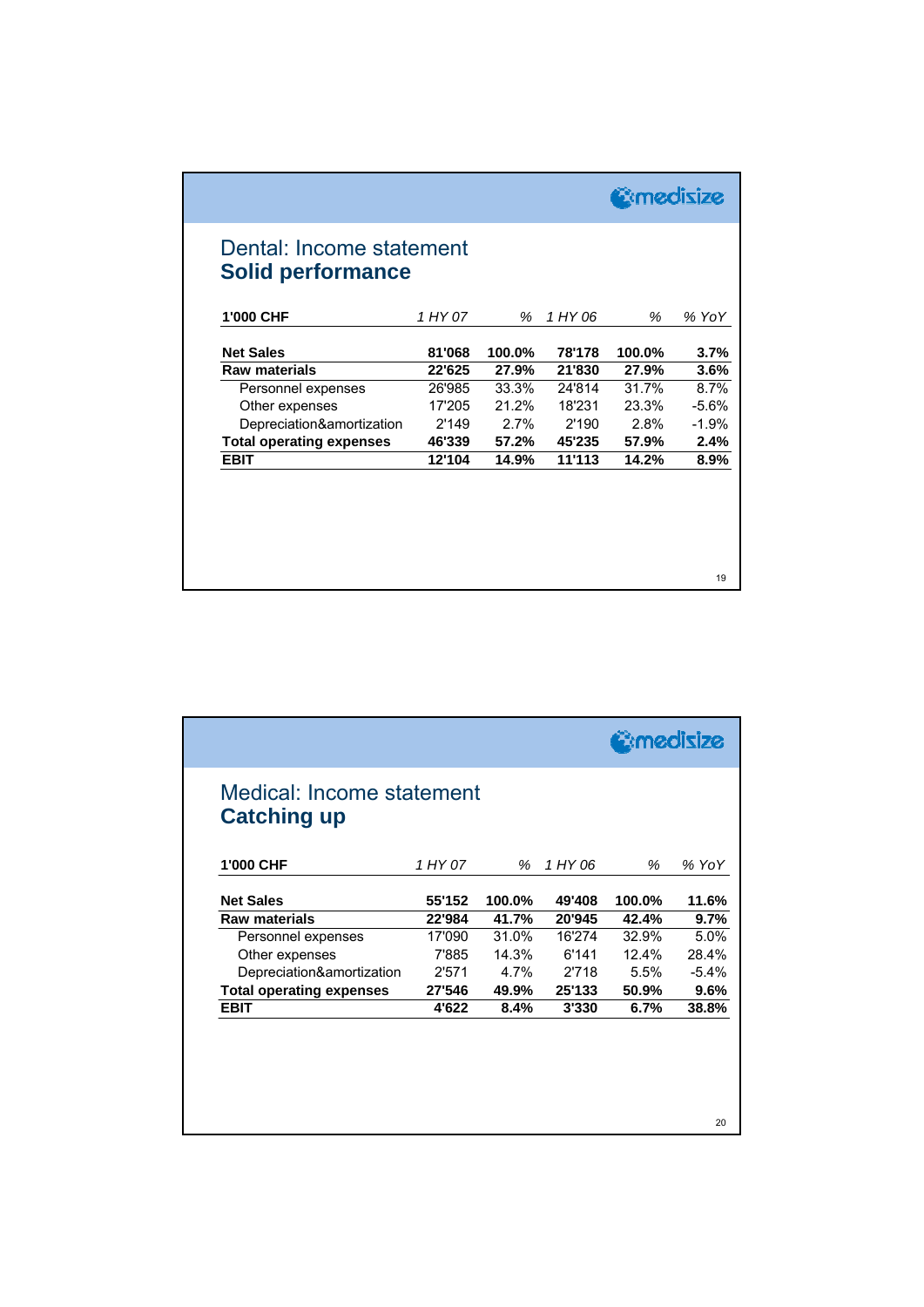| Medisize Group: Income statement |
|----------------------------------|
| Net profit increase by 23.2%     |
|                                  |

| 1'000 CHF                     | 1 HY 07 | %       | 1 HY 06 | %       | % YoY    |
|-------------------------------|---------|---------|---------|---------|----------|
| <b>EBIT</b>                   | 16'187  | 11.9%   | 14'702  | 11.5%   | 10.1%    |
| Financial result (net)        | -306    | $-0.2%$ | -1'644  | $-1.3%$ | $-81.4%$ |
| Net profit before tax         | 15'881  | 11.7%   | 13'058  | 10.2%   | 21.6%    |
| Tax expenses                  | -3'461  | $-2.5%$ | -2'973  | $-2.3%$ | 16.4%    |
| In % of net profit before tax | 21.8%   |         | 22.8%   |         |          |
| Net profit                    | 12'420  | 9.1%    | 10'085  | 7.9%    | 23.2%    |
|                               |         |         |         |         |          |
|                               |         |         |         |         |          |
|                               |         |         |         |         |          |
|                               |         |         |         |         |          |
|                               |         |         |         |         |          |
|                               |         |         |         |         |          |
|                               |         |         |         |         |          |
|                               |         |         |         |         | 21       |

**Omedisize** 

|                                                                                         |           |        |          | <b>E</b> medisize |          |
|-----------------------------------------------------------------------------------------|-----------|--------|----------|-------------------|----------|
| Medisize Group: Cash flow statement<br>Free cash flow prior acquisitions increases 5.2% |           |        |          |                   |          |
| 1'000 CHF                                                                               | 1 HY 07   | $\%$ * | 1 HY 06  | $\% *$            | % YoY    |
| <b>CF from operations</b>                                                               | 13'188    | 9.7%   | 11'966   | 9.4%              | 10.2%    |
| Purchase & proceeds PPE                                                                 | -2'496    |        | -2'091   |                   |          |
| Purchase fin. & intangibles                                                             | $-354$    |        | $-46$    |                   |          |
| Purchase of minorities                                                                  | 0         |        | $-507$   |                   |          |
| Purchase of subsidiaries                                                                | $-9'414$  |        | U        |                   |          |
| <b>CF from investments</b>                                                              | $-12'264$ |        | $-2'644$ |                   |          |
| Free cash flow (FCF)                                                                    | 924       | 0.7%   | 9'322    | 7.3%              | $-90.1%$ |
| <b>FCF prior acquisitions</b>                                                           | 10'338    | 7.6%   | 9'829    | 7.7%              | 5.2%     |
|                                                                                         |           |        |          |                   |          |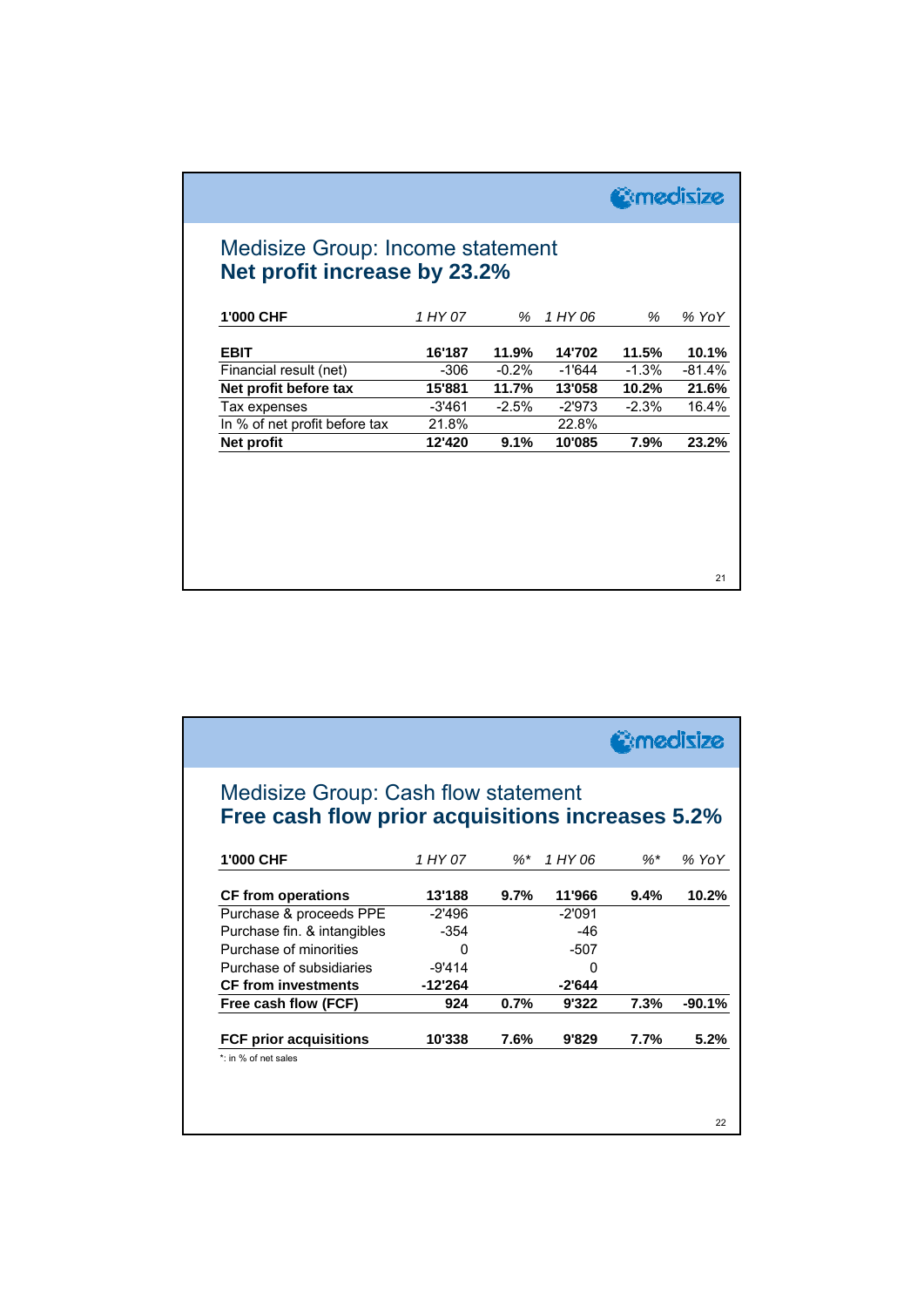*<u>@medisize</u>* 

#### Medisize Group: Balance sheet **Solid, well positioned for future growth**

| 1'000 CHF                             | 30.06.07 |       | 31.12.06 |       |
|---------------------------------------|----------|-------|----------|-------|
| Cash & cash equivalents               | 14'150   |       | 19'947   |       |
| Receivables                           | 62'435   |       | 54'248   |       |
| Inventory                             | 52'828   |       | 49'657   |       |
| Property, plant & equipment           | 60'259   |       | 59'101   |       |
| Financial, intangible & tax assets    | 71'207   |       | 64'445   |       |
| <b>Total assets</b>                   | 260'879  |       | 247'398  |       |
| Payables & short term liabilities     | 36'735   |       | 30'631   |       |
| Bank loans & other loans              | 50'270   |       | 48'499   |       |
| Other long term liabilities           | 17'937   |       | 19'072   |       |
| Equity (equity ratio)                 | 155'937  | 59.8% | 149'196  | 60.3% |
| <b>Total liabilities &amp; equity</b> | 260'879  |       | 247'398  |       |

![](_page_11_Figure_3.jpeg)